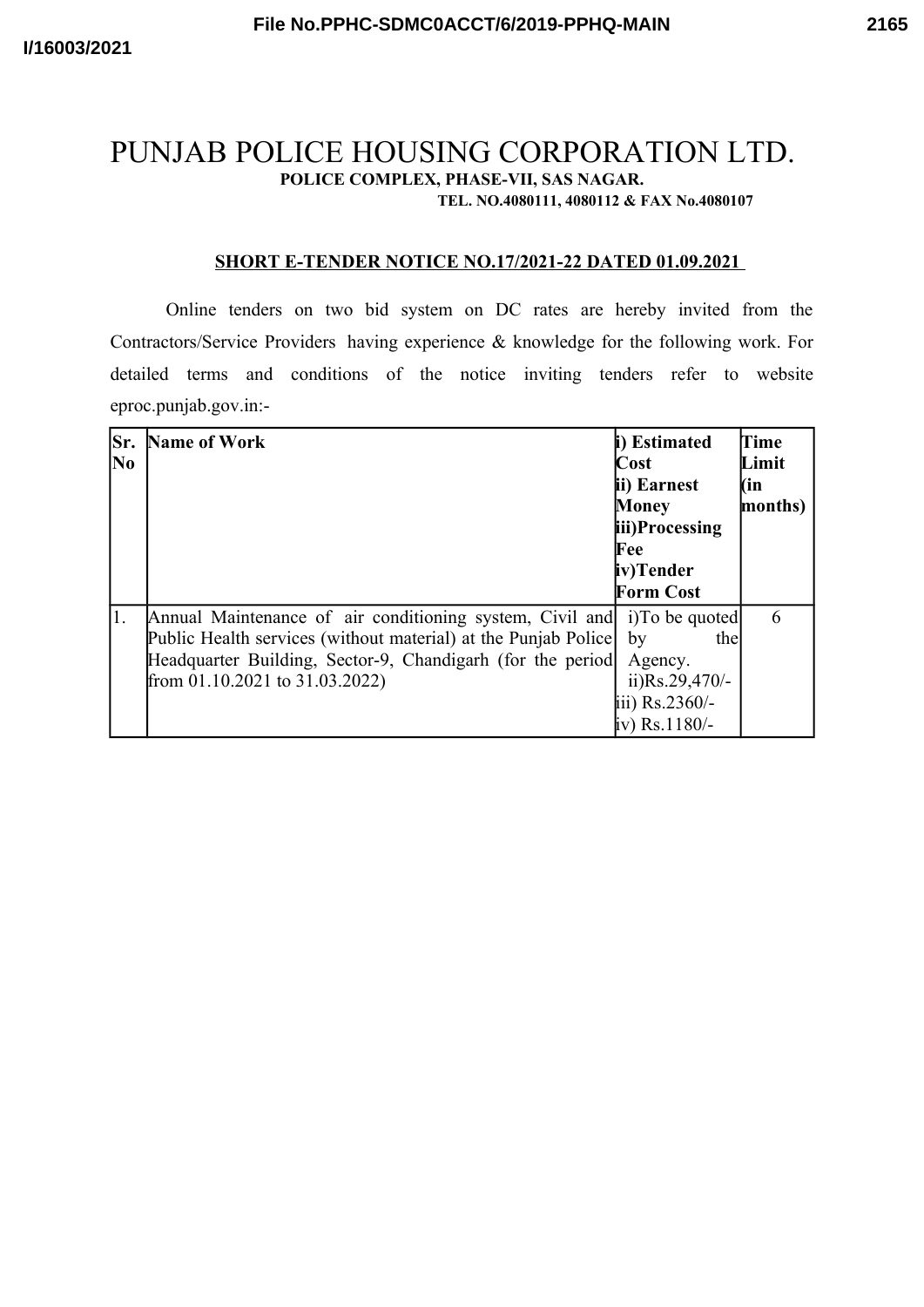| i)Start Date of Down Loading                 | $[02.09.2021$ Time 17:00 Hrs. |
|----------------------------------------------|-------------------------------|
| ii) Last Date of Bid Submission              | $16.09.2021$ Time 11:00 Hrs.  |
| iii) Date & Time of Opening of Technical Bid | [17.09.2021 Time 10:00 Hrs.]  |

## **CONDITIONS:**